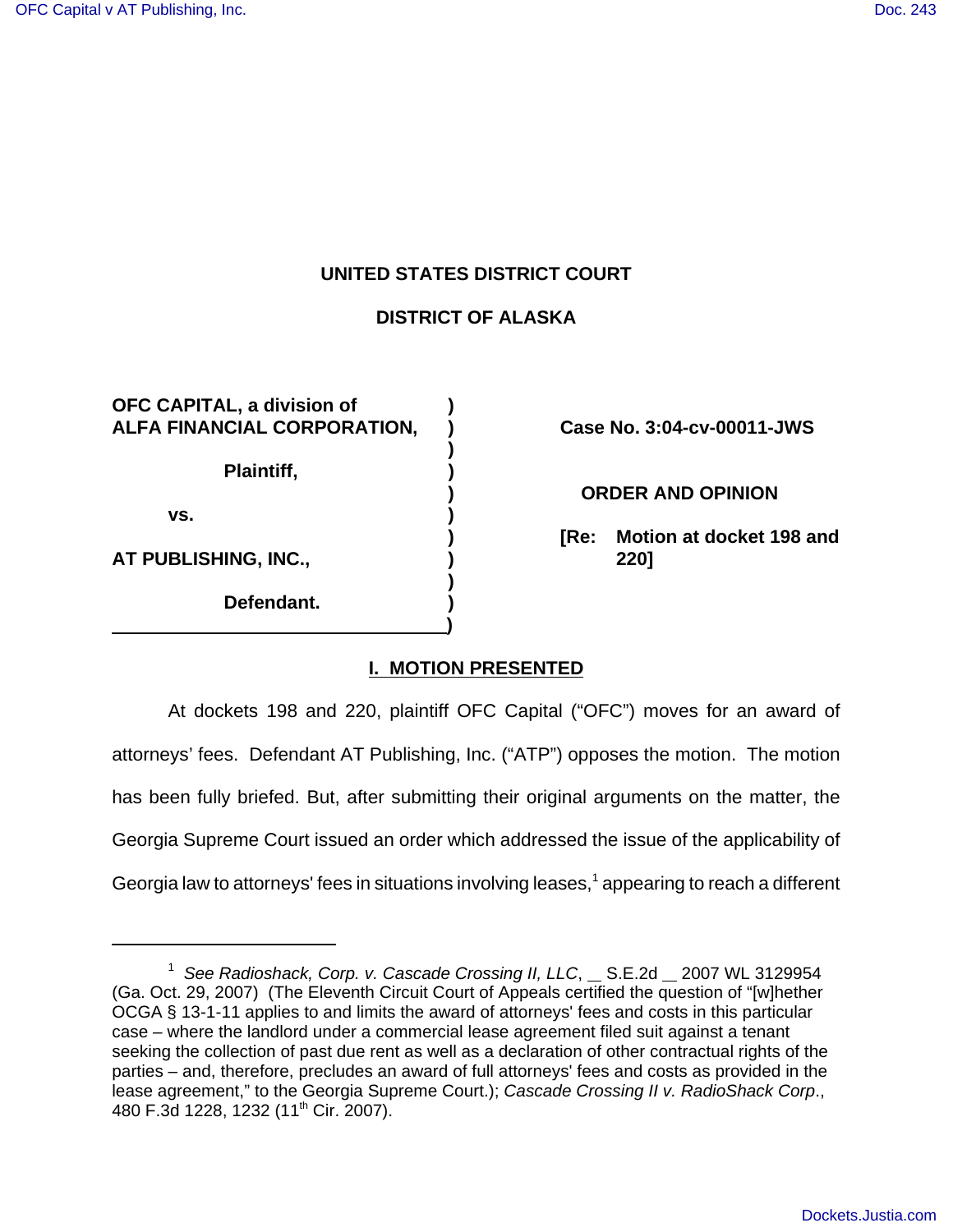result than did the United States District Court, in a case cited by OFC. $^2$  The parties were, therefore, requested to address that case, and they have done so.

Oral argument was not requested and would not assist the court.

#### **II. DISCUSSION**

This case was tried to a jury which returned a verdict for plaintiff. Judgment has been entered awarding plaintiff damages in the amount of \$418,273.91. The parties' dispute is subject to a leasing contract, the "Master Lease," which includes provisions purporting to require the equipment lessee, ATP, to pay the finance lessor, OFC, reasonable attorneys' fees and costs connected with litigation arising under the lease.<sup>3</sup> Plaintiff seeks to recover a total of \$372,031.34 in attorneys' fees and \$18,886.90 in costs.<sup>4</sup> Costs taxable by statute have already been awarded to plaintiff in the amount of  $$5.317.30<sup>5</sup>$ 

ATP claims that Georgia law governs the award of attorneys' fees, and that under Georgia law, OFC cannot recover attorneys' fees at all, because it failed to prove the attorneys' fees component of its damages claim at trial. Furthermore, ATC claims that if

<sup>2</sup>  *See* Docket No. 215 at 3, citing *Cascade Crossing II, LLC v. Radioshack Corp*., 446 F.Supp.2d 1348, 1349-50 (N.D. Ga. 2006).

 $3$  Paragraph 16 of the Master Lease provides: "Lessee shall reimburse Lessor for all charges, costs, expenses and attorneys' fees, incurred by Lessor: (a) in defending or protecting its interests in the Equipment; (b) in the execution, delivery, administration, amendment and enforcement of this Lease or the collection of any Lease Payment under this Lease; and © in any lawsuit or other legal proceeding to which this Lease gives rise, including, but not limited to, actions in tort." Docket No. 18, Exhibit B, page 7.

<sup>4</sup> *See* Docket No. 220.

<sup>5</sup> *See* Docket No. 213.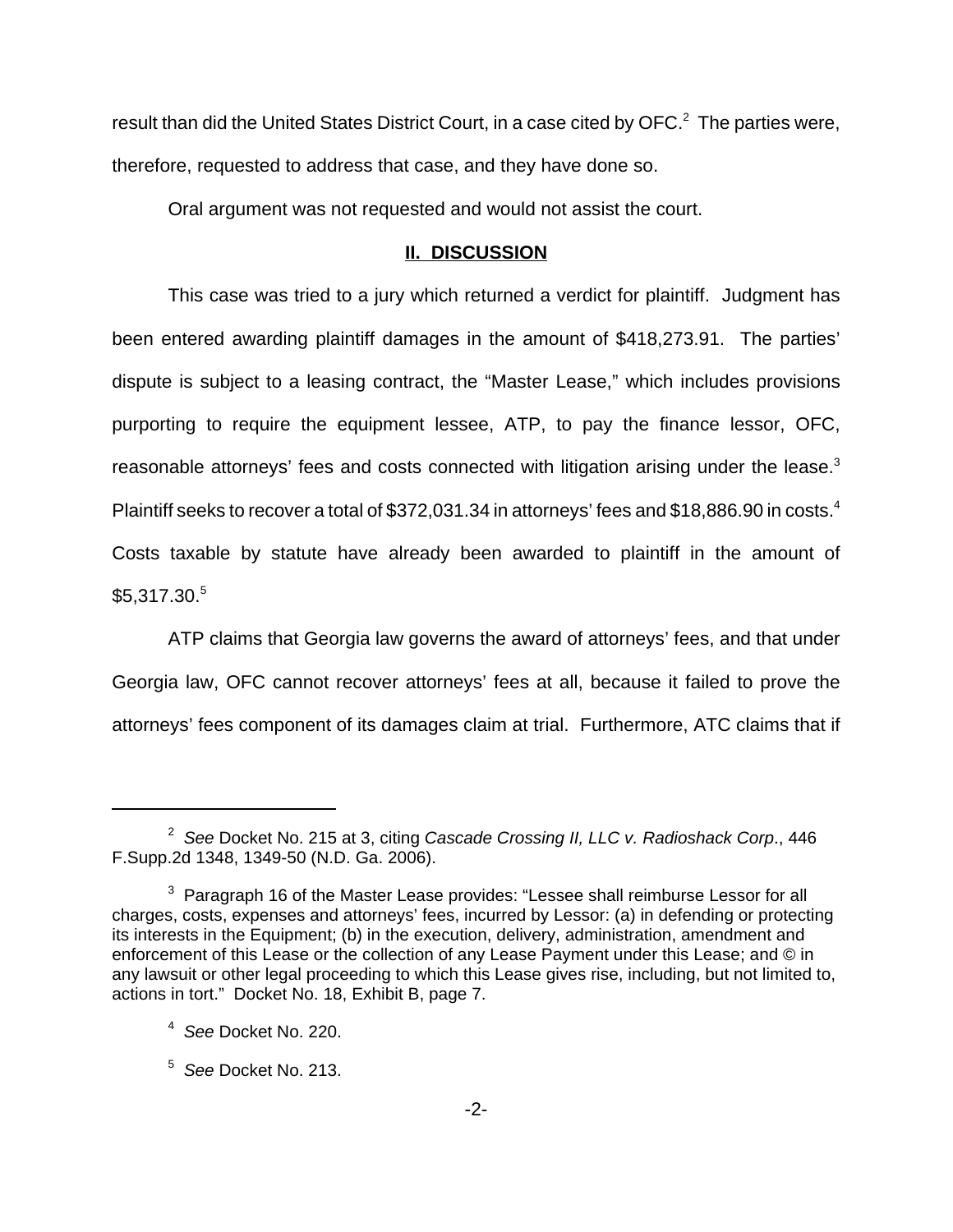attorneys' fees are allowed at all under Georgia law, they are limited to 10% of the amount

of the judgment.<sup>6</sup>

The parties' joint statement of issues, however, provides that "the parties accept that

local rule 54(3) controls the application for and award of attorney fees in this case [and that

f]or this reason the parties assume that the issue of attorney fees will not be presented to

the jury, but taken up by the court."<sup>7</sup> Local Rule 54(3) provides as follows:

(a) A motion for attorney's fees under Rule 54(d)(2) of the Federal Rules of Civil Procedure, must

(1) state the amount requested;

(2) set forth the authority for the award, whether Rule 82, Alaska Rules of Civil Procedure, a federal statute, contractual provision, or other grounds entitling the moving party to the award; and

(3) be accompanied by an affidavit that provides--

[A] total number of hours worked and billing rate for each lawyer and paraprofessional, [B] the amount charged to the client, if any, and

[C] has attached as exhibits bills sent or other detailed itemization as may be appropriate.

The joint statement of issues shows the parties' intent that attorneys' fees would be

determined by the Court after trial as provided in the Local and Federal Rules. Georgia law

is nowhere mentioned in that joint statement.

Moreover, the Court agrees with the plaintiff that, even in light of the *Radioshack*

case, Georgia Code § 13-1-11 does not apply to this case. That section was designed to

put a debtor on notice, when the indebtedness "is collected by or through an attorney after

maturity,"<sup>8</sup> that the creditor intends to collect on the full amount, plus attorneys' fees. The

<sup>6</sup> *See* Docket No. 210; *see also* Georgia Statutes § 13-1-11(a)(2) & (3); *Radioshack*, 2007 WL 3129954, supra.

 $7$  Docket No. 117 at 3.

 $8$  OCGA § 13-1-11(a)(3) (emphasis added).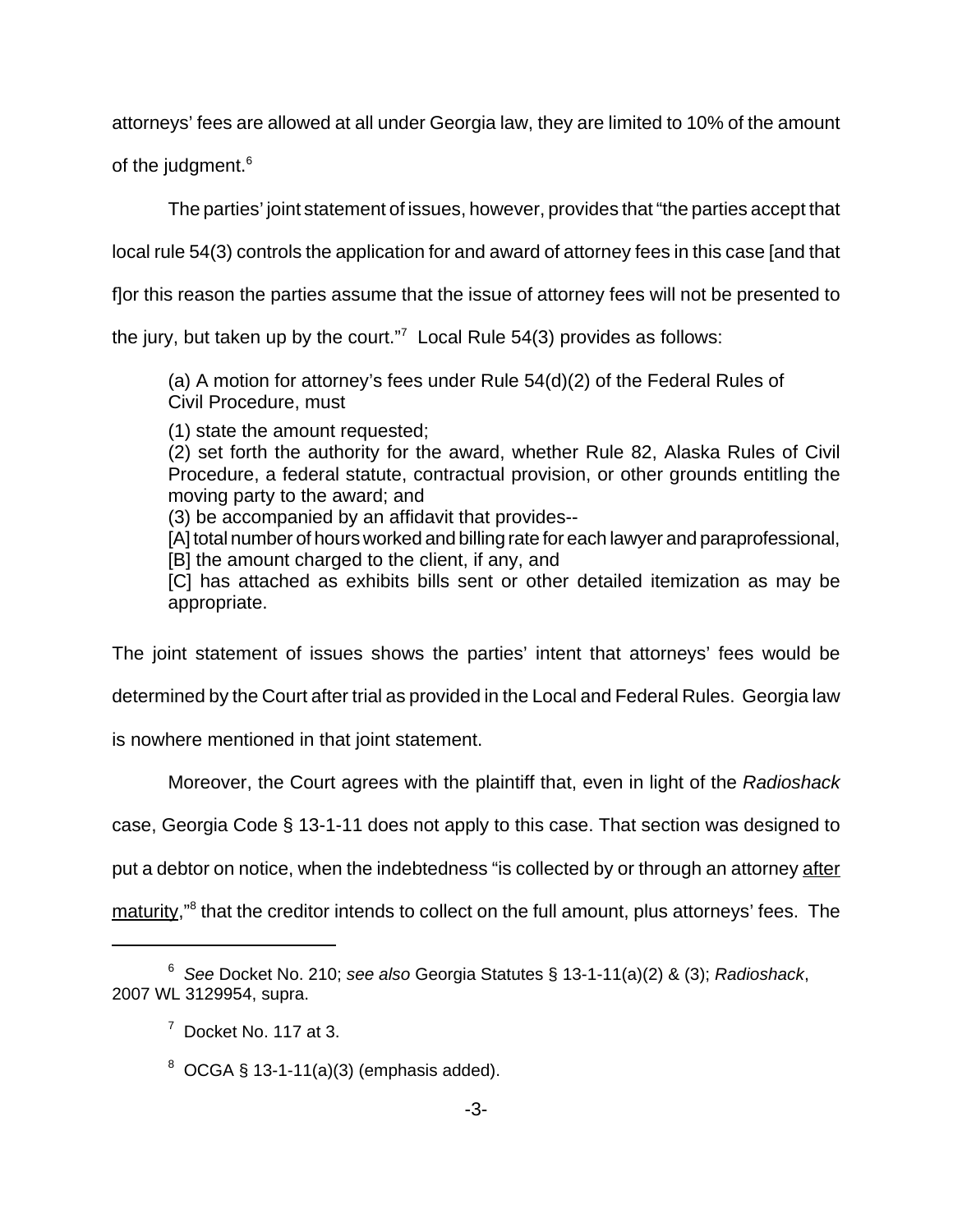statute, "as analyzed by the Supreme Court, 'is clearly intended to require the creditor to give the debtor an opportunity to meet his obligation without incurring additional expenses of litigation in the nature of attorney fees."<sup>9</sup> This is clearly not the case here, where the now-defendant, A.T. Publishing, initially brought the action, creating the need for attorneys' fees to begin with, and the now-plaintiff counterclaimed. This statute was intended to apply only in default situations where "an indebtedness is collected by or through an attorney after maturity."10 And in Georgia, "[o]f course the parties may always contractually agree to terms which are not illegal, immoral, or against public policy,"<sup>11</sup> as was done in this case.

The defendant's reading of the *Radioshack* case is simplistic, and does not take into consideration the facts of the present case. As pointed out by OFC, the Court in *Radioshack* cited in support of its decision, *Demere v. Germania Bank*, 42 S.E. 488 (Ga. 1902). In *Demere*, the Court explains that the purpose of the law (enacted in 1891), was "to relieve the debtor from the payment of attorneys fees except when he litigated with the creditor and resisted the suit on grounds which were not in any part upheld, – except where a 'plea [was] filed by the defendant and not sustained.'"12

Primarily, the Georgia Supreme Court's holding in *Radioshack* "encompasses commercial leases as well as residential and other non-commercial leases. Nothing in the

<sup>9</sup> *Boddy Enterprises, Inc. v. City of Atlanta*, 320 S.E.2d 374, 375 (Ga.App. 1984) (citations omitted).

 $10$  *Id.* 

<sup>11</sup> *Id*. at 376.

<sup>12</sup> *Demere*, 42 S.E. at 489.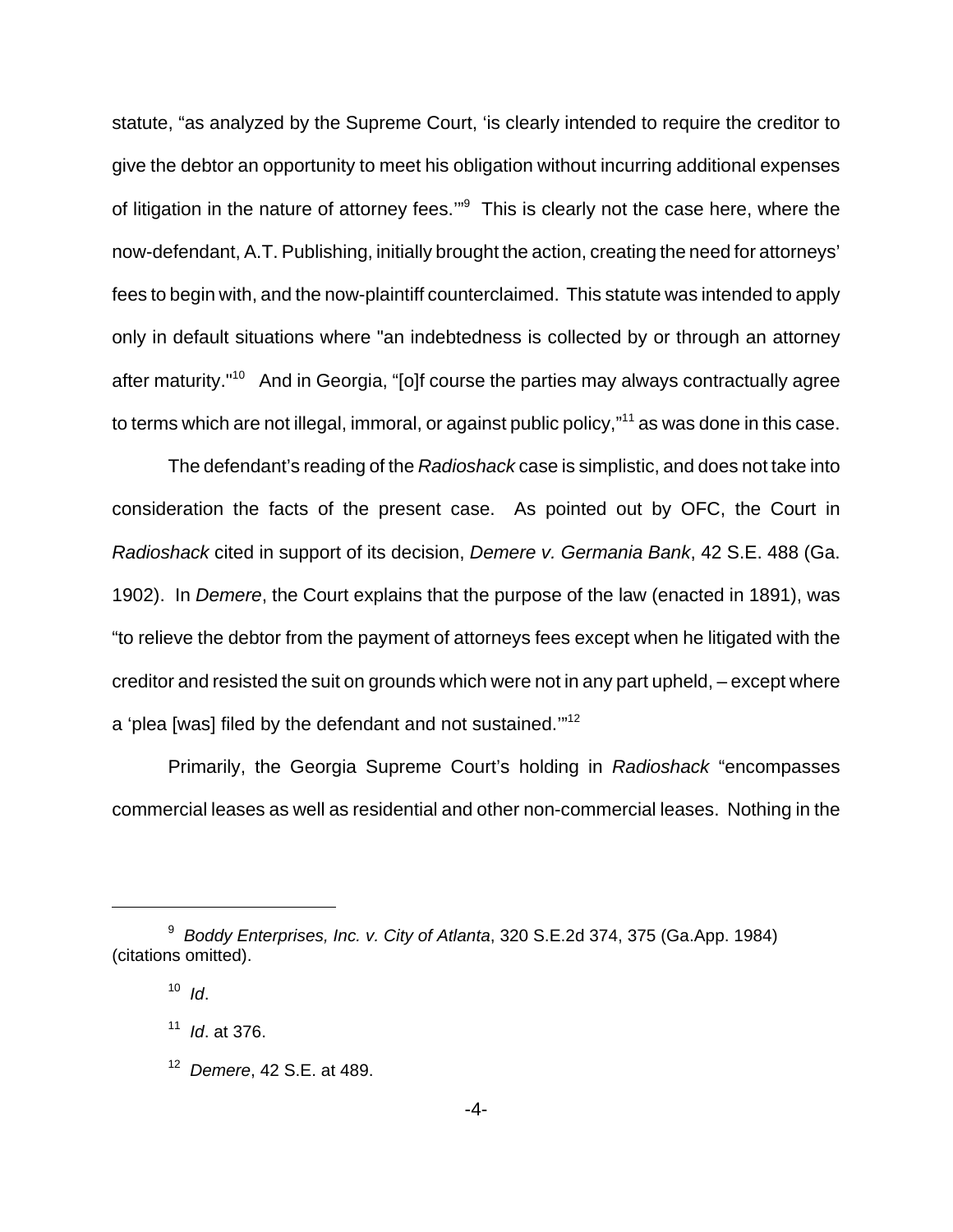language of OCGA 13-1-1 limits its benefits to non-commercial debtors."<sup>13</sup> However, this is not the case of an "ordinary business debtor" having "unequal bargaining power and a need for the protections of OCGA § 13-1-11."<sup>14</sup> Instead, OFC simply requests that it receive the "benefit of its bargain" with the defendant.<sup>15</sup>

Further, the Georgia Court of Appeals held, in *Insurance Industry Consultants, Inc. v. Essex Inv., Inc.*, 549 S.E.2d 788 (Ga.App. 2001),<sup>16</sup> that "although OCGA § 13-1-11 is applicable to some actions involving leases, it is not applicable to all claims for attorney fees based on a lease provision."17 In this case, the Court instead followed the "plain terms of the lease [which] authorizes the award of attorneys fees, expenses, and costs."<sup>18</sup> Likewise, this Court will follow the plain terms of the parties' agreements.<sup>19</sup>

Last, the issue of notice is a red herring, since A.T. Publishing initiated this lawsuit, and has been aware, since the filing of the counterclaim, that OFC sought attorneys' fees under the lease agreement.

<sup>14</sup> *Id*.

15 Docket No. 239 at 8. Unlike the parties in *Radioshack*, where the lessee acknowledged the validity of the lease, and continued to make payments, here, "A.T. Publishing sued OFC Capital to declare there was no enforceable lease, and OFC Capital counterclaimed that there was indeed an enforceable lease and demanded the benefit of its bargain. *Id*.

16 Cited with approval by the Court in *Radioshack*.

17 *Insurance Industry Consultants*, 549 S.E.2d at 794, citing *Boddy*, *supra*.

 $18$  *Id.* 

 $19$  The Court looks to both the Master Lease Agreement, and the Joint Statement of Issues, at which point the defendant could have expressed its current position, but instead agreed that "local rule 54(3) controls the application for an award of attorney fees in this case [and that f]or this reason the parties assume that the issue of attorney fees will not be presented to the jury, but taken up by the court." Docket No. 117 at 3 (joint statement of issues).

<sup>13</sup> *Radioshack* at \*5.